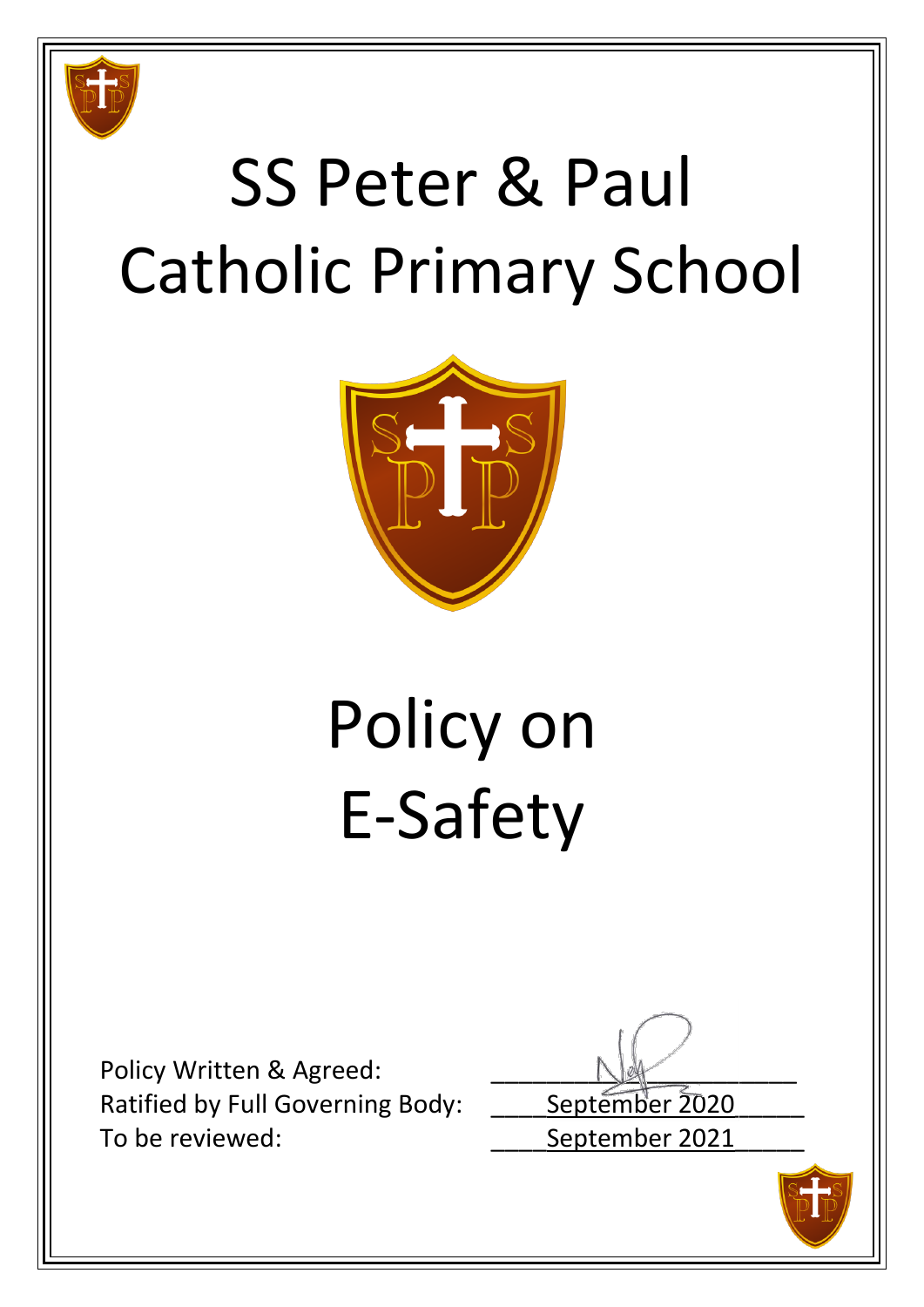### **SS Peter & Paul Whole School Policy on E-Safety**

This E-Safety policy:-

- is based on Local Authority Model Policy guidance September 2014
- reflects the consensus of opinion of the whole staff;
- was discussed, written and agreed by the whole staff;
- has been approved by the Governing body.

The implementation and ownership of this policy is the responsibility of the whole staff.

The overall accountability and effectiveness of the policy will be the responsibility of the Head Teacher and Senior Leadership Team.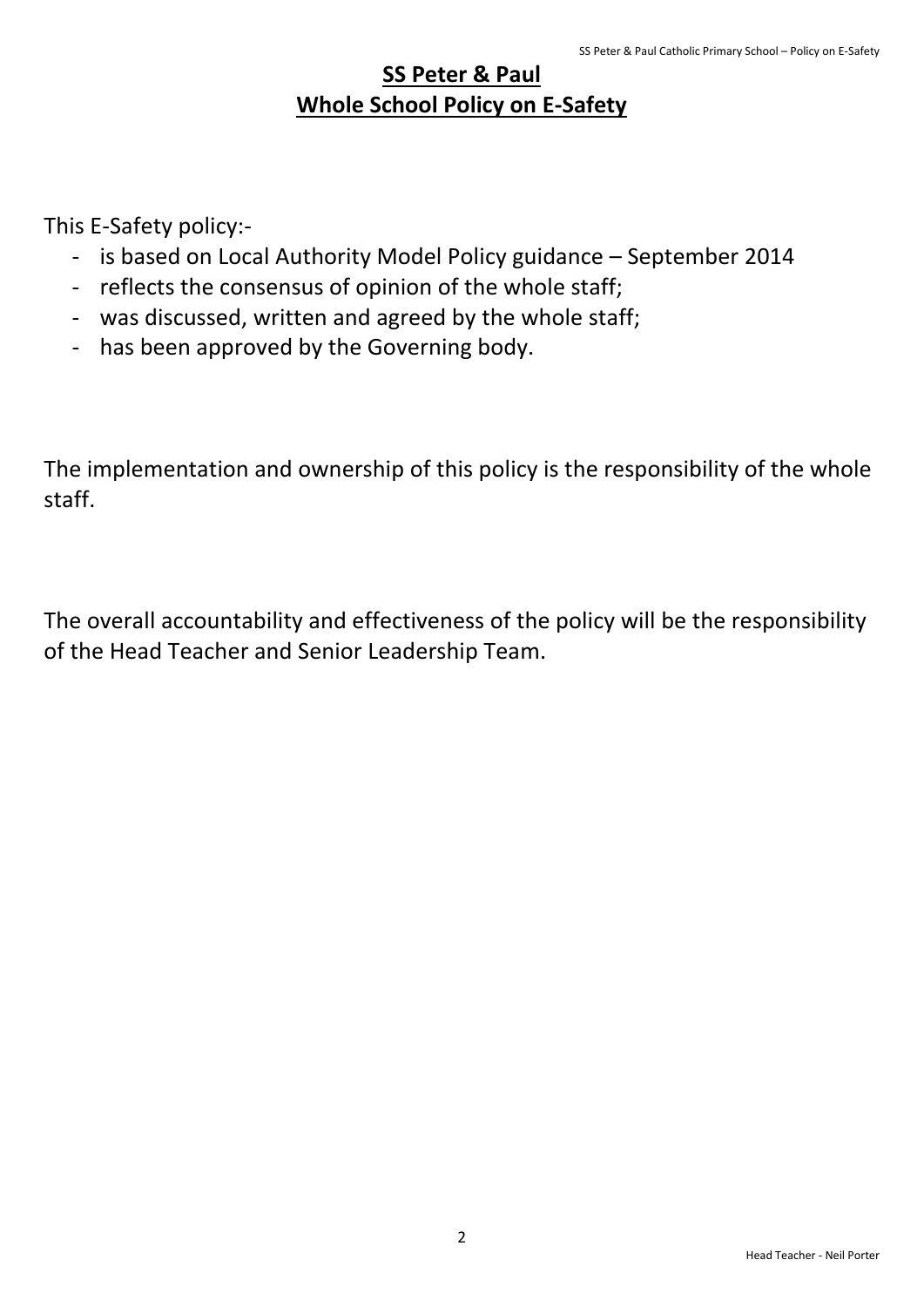At SS Peter & Paul Catholic Primary School we take a professional and pro-active approach to E-Safety and we are committed to keeping our children safe both in and out of School. As a Catholic school, we believe all are created in the image and likeness of God and should be protected from harm of any description.

#### **1.0 INTRODUCTION**

- 1.1 At SS Peter & Paul, we understand that computer technology is an essential resource for supporting teaching and learning. The internet, and other digital and information technologies, open up opportunities for pupils and play an important role in their everyday lives.
- 1.2 Whilst we recognise the importance of promoting the use of computer technology throughout the curriculum, we also recognise the need for safe internet access and appropriate use. Our school has created this policy with the aim of ensuring appropriate and safe use of the internet and other digital technology devices by all pupils and staff.
- 1.3 The school is committed to providing a safe learning and teaching environment for all pupils and staff, and has implemented important controls to prevent any harmful risks. This policy will operate in conjunction with other important policies in our school, including our 'Anti-bullying Policy', 'Data Protection Policy', 'Safeguarding Policy' and 'Acceptable Use of the Internet & Technology Policy'.

#### **2.0 USE OF THE INTERNET**

- 2.1 The school understands that using the internet is important when raising educational standards, promoting pupil achievement and enhancing teaching and learning.
- 2.2 Internet use is embedded in the statutory curriculum and is therefore entitled to all pupils, though there are a number of controls required for schools to implement, which minimise harmful risks.
- 2.3 When accessing the internet, individuals are especially vulnerable to a number of risks which may be physically and emotionally harmful. These risks include:
	- Access to illegal, harmful or inappropriate images
	- Cyber bullying
	- Access to, or loss of, personal information
	- Access to unsuitable online videos or games
	- Loss of personal images
	- Inappropriate communication with others
	- Illegal downloading of files
	- Plagiarism and copyright infringement
	- Sharing the personal information of others without the individual's consent or knowledge

#### **3.0 ROLES & RESPONSIBILITIES**

- 3.1 It is the responsibility of all staff to be alert to possible harm to pupils or staff, due to inappropriate internet access or use both inside and outside of the school, and to deal with incidents of such as a priority.
- 3.2 The e-safety officer, Teresa Wright (Computing Co-ordinator), supported by Martin Latham (Link2ict), is responsible for ensuring the day-to-day e-safety in our school, and managing any issues. The head teacher is responsible for ensuring that the e-safety officer and any other relevant staff receive continuous professional development to allow them to fulfil their role and train other members of staff.
- 3.3 The e-safety officer will provide all relevant training and advice for members of staff on e-safety.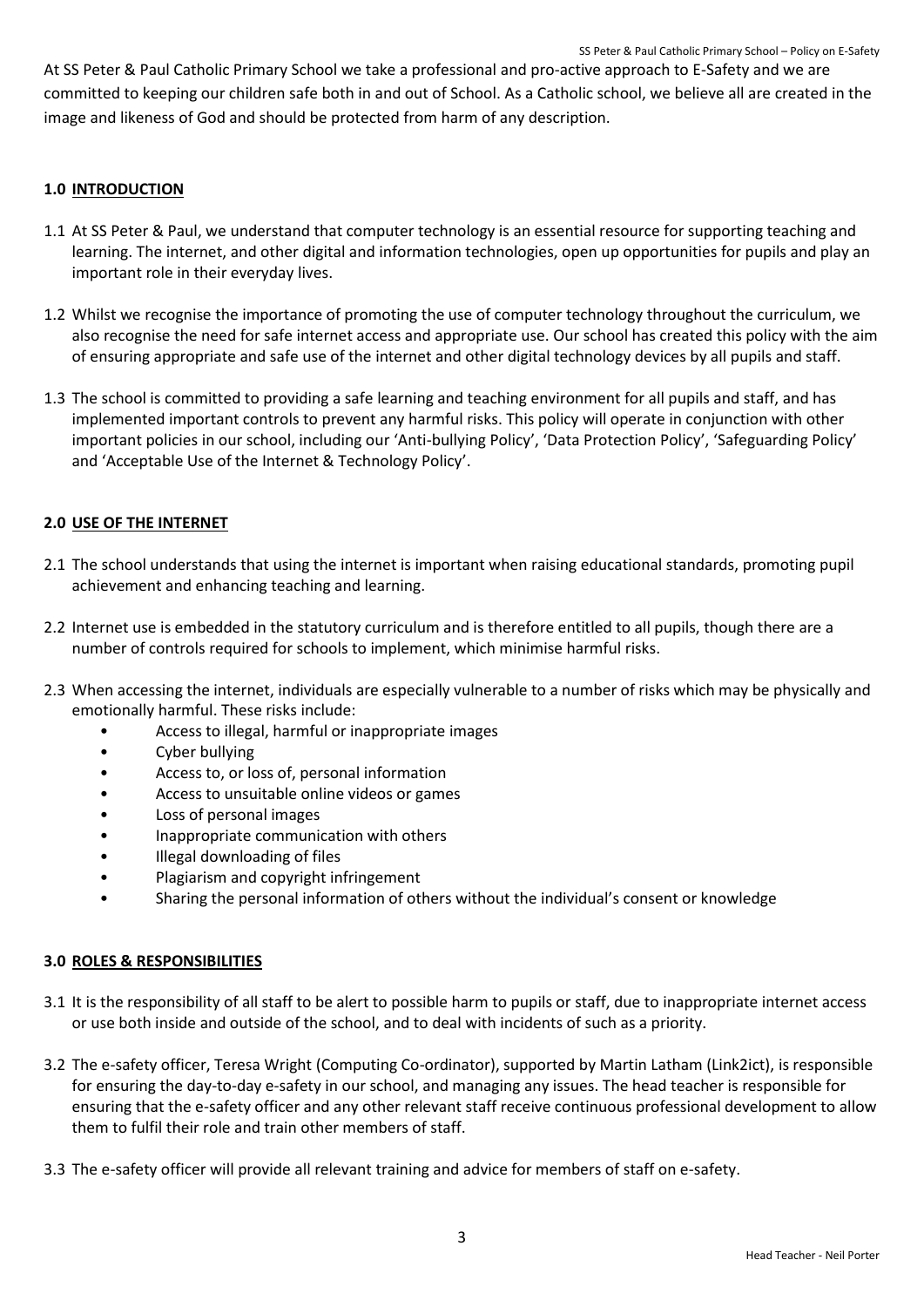- 3.4 The head teacher will ensure there is a system in place which monitors and supports the e-safety officer, whose role is to carry out the monitoring of e-safety in the school. The e-safety officer will regularly monitor the provision of esafety in the school and return this to the head teacher. The school will establish a procedure for reporting incidents and inappropriate internet use, either by pupils or staff and ensure that all members of staff are aware of the procedure when reporting e-safety incidents, and will keep a log of all incidents recorded.
- 3.5 Cyber bullying incidents will be reported in accordance with the school's Anti-Bullying Policy.
- 3.6 The governing body will hold regular meetings with the head teacher and/or e-safety officer to discuss the effectiveness of the e-safety provision, current issues, and to review incident logs. The governing body will evaluate and review this E-safety Policy on an annual basis. The head teacher will review and amend this policy with the esafety officer, taking into account new legislation and government guidance, and previously reported incidents to improve procedures.
- 3.7 Teachers are responsible for ensuring that e-safety issues are embedded in the curriculum and safe internet access is promoted at all times. All staff are responsible for ensuring they are up-to-date with current e-safety issues, and this E-safety Policy.
- 3.8 All staff and pupils will ensure they understand and adhere to the 'Acceptable Use of the Internet Policy', which they must sign as part of their 'Code of Conduct' and return to the head teacher.
- 3.9 Parents/carers are responsible for ensuring their child understands how to use computer technology and other digital devices, appropriately. The head teacher is responsible for communicating with parents regularly and updating them on current e-safety issues and control measures.

#### **4.0 E-SAFETY CONTROL MEASURES**

- 4.1 Educating pupils:
	- An e-safety programme will be established and taught across the curriculum on a regular basis, ensuring pupils are aware of the safe use of new technology both inside and outside of the school.
	- Pupils will be taught about the importance of e-safety and are encouraged to be critically aware of the content they access online.
	- Pupils will be taught to acknowledge information they access online, in order to avoid copyright infringement and/or plagiarism.
	- Clear guidance on the rules of internet use will be presented in all classrooms.
	- Pupils are instructed to report any suspicious use of the internet and digital devices.
- 4.2 Educating staff:
	- All staff will undergo e-safety training on a termly basis to ensure they are aware of current e-safety issues and any changes to the provision of e-safety.
	- All staff will undergo regular audits by the e-safety officer in order to identify areas of training need.
	- All staff will employ methods of good practice and act as role models for pupils when using the internet and other digital devices.
	- Any new staff are required to undergo e-safety training as part of their induction programme, ensuring they fully understand the E-safety Policy.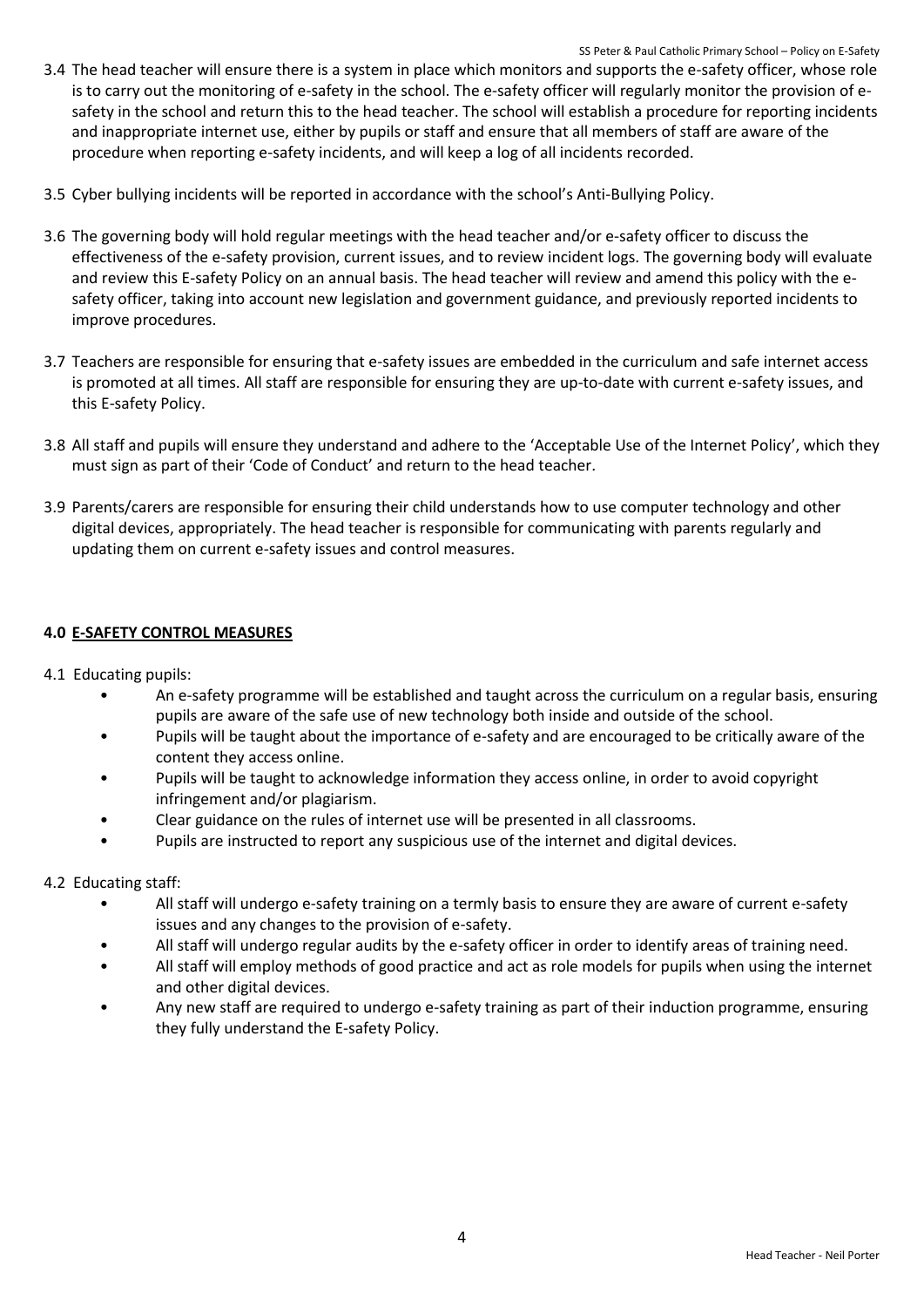4.3 Internet access:

- Internet access will be authorised once parents and pupils have returned the signed consent form as part of the Acceptable Use of the Internet Policy.
- A record will be kept by the head teacher of all pupils who have been granted internet access.
- All users in key stage 2 and above will be provided with usernames and passwords, and are advised to keep this confidential to avoid any other pupils using their login details.
- Pupils' passwords will be changed on a regular basis, and their activity is continuously monitored by the e-safety officer.
- Management systems will be in place to allow teachers and members of staff to control workstations and monitor pupils' activity.
- Effective filtering systems will be established to eradicate any potential risks to pupils through access to particular websites.
- Any requests by staff for websites to be added or removed from the filtering list must be first authorised by the head teacher.
- All school systems will be protected by up-to-date virus software.
- An agreed procedure will be in place for the provision of temporary users, e.g. volunteers.
- The master users' passwords will be available to the head teacher for regular monitoring of activity.

#### 4.4 E-mail:

The school e-mail system is provided, filtered and monitored by Link2ICT and is governed by Birmingham City Council's E-mail Use Policy:

- Pupils and staff will be given approved email accounts and are only able to use these accounts.
- Use of personal e-mail to send and receive personal data or information is prohibited.
- No sensitive personal data shall be sent to any other pupils, staff or third parties via email.
- Any emails sent by pupils to external organisations will be overseen by their class teacher and must be authorised before sending.
- Chain letters, spam and all other emails from unknown sources will be deleted without opening.

#### 4.5 Social Networking:

- Access to social networking sites will be filtered as appropriate.
- Should access be needed to social networking sites for any reason, this will be monitored and controlled by staff at all times and must be first authorised by the head teacher.
- Pupils are regularly educated on the implications of posting personal data online, outside of the school.
- Staff are regularly educated on posting inappropriate photos or information online, which may potentially affect their position and the [school/academy] as a whole.
- Staff are not permitted to communicate with pupils over social networking sites.

4.6 Published content on the school website and images:

- The head teacher will be responsible for the overall content of the website, and will ensure the content is appropriate and accurate.
- All contact details on the [school/academy] website will be the phone, email and address of the school. No personal details of staff or pupils will be published.
- Images and full names of pupils, or any content that may easily identify a pupil, will be selected carefully, and will not be posted until authorisation from parents has been received.
- Pupils are not permitted to take or publish photos of others without permission from the individual.
- Staff are able to take images, though they must do so in accordance with school policies in terms of the sharing and distribution of such. Staff will not take images using their personal equipment.

#### 4.7 Mobile devices:

- The head teacher may authorise the use of mobile devices by a pupil where it is seen to be for safety or precautionary use.
- Mobile devices are not permitted to be used in the classroom by pupils or members of staff.
- The sending of inappropriate messages or images from mobile devices is prohibited.
- Mobile devices must not be used to take images of pupils or staff.
- The school will be especially alert to instances of cyber bullying and will treat such instances as a matter of high priority.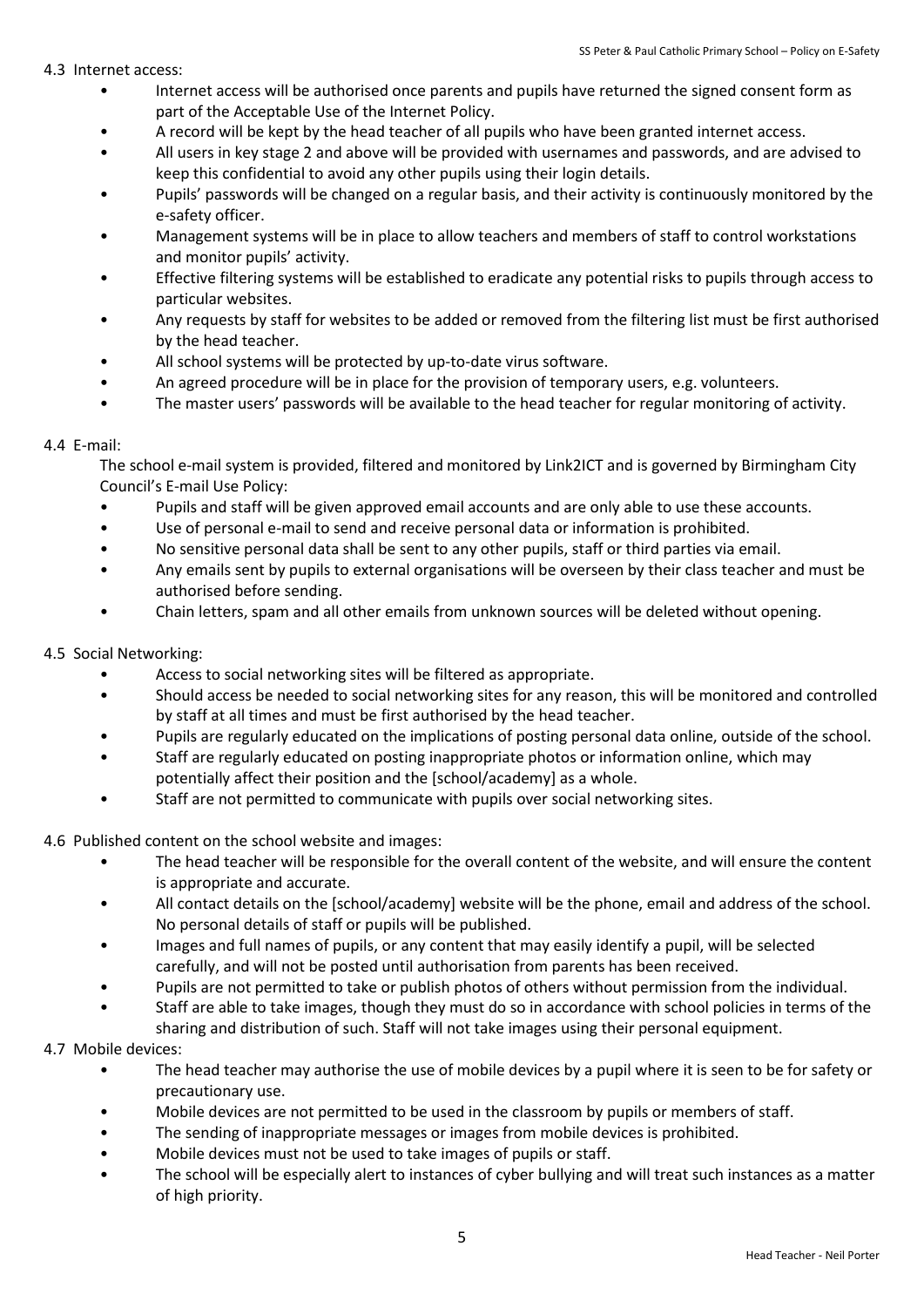#### 4.8 Digital Media:

We respect the privacy of the school community and will obtain written permission from staff, parents, carers or pupils before any images or video are published or distributed outside the school.

- Photographs will be published in-line with the Child Protection Act and not identify any individual pupil.
- Students' full names will not be published outside the school environment.
- Permission will be obtained from parents or carers prior to pupils taking part in external video activities.

#### **5.0 SECURITY**

- 5.1 The school endeavours to provide a safe environment for the whole community and we review both physical and network security regularly and monitor who has access to the system consulting with the LA where appropriate.
- 5.2 Anti-virus software is installed on all computers and updated regularly.
- 5.3 Central filtering is provided and managed by Link2ICT. All staff, students, visitors, supply teachers are made aware of this and understand that if an inappropriate site is discovered it must be reported to the e-Safety co-ordinator who will report it to the Link2ICT Service Desk to be blocked. All incidents will be recorded in the e-Safety log for audit purposes.
- 5.4 Requests for changes to the filtering will be directed to the e-Safety co-ordinator in the first instance who will forward these on to Link2ICT or liaise with the Head as appropriate. Change requests will be recorded in the e-Safety log for audit purposes
- 5.5 The school uses Policy Central Enterprise on all school owned equipment to ensure compliance with the Acceptable Use Policies.
	- Pupils use is monitored by Mrs Teresa Wright.
	- Staff use is monitored by the Mr Neil Porter.
- 5.6 All staff, visitors and supply teachers are issued with their own username and password for network access.
- 5.7 All pupils are issues with their own username and password and understand that this must not be shared.

#### **6.0 CYBER-BULLYING**

- 6.1 For the purpose of this policy, "cyber bullying" is a form of bullying whereby an individual is the victim of harmful or offensive posting of information or images, online.
- 6.2 The school recognises that both staff and pupils may experience cyber bullying and will commit to preventing any instances that should occur.
- 6.3 The school will regularly educate staff, pupils and parents on the importance of staying safe online, as well as being considerate to what they post online.
- 6.4 The school will commit to creating a learning and teaching environment which is free from harassment and bullying, ensuring the happiness of all members of staff and pupils.
- 6.5 The school has zero tolerance for cyber bullying, and any incidents will be treated with the upmost seriousness and will be dealt with in accordance with our Anti-bullying Policy.
- 6.6 The head teacher will decide whether it is appropriate to notify the police or anti-social behaviour co-ordinator in their Local Authority of the action taken against a pupil.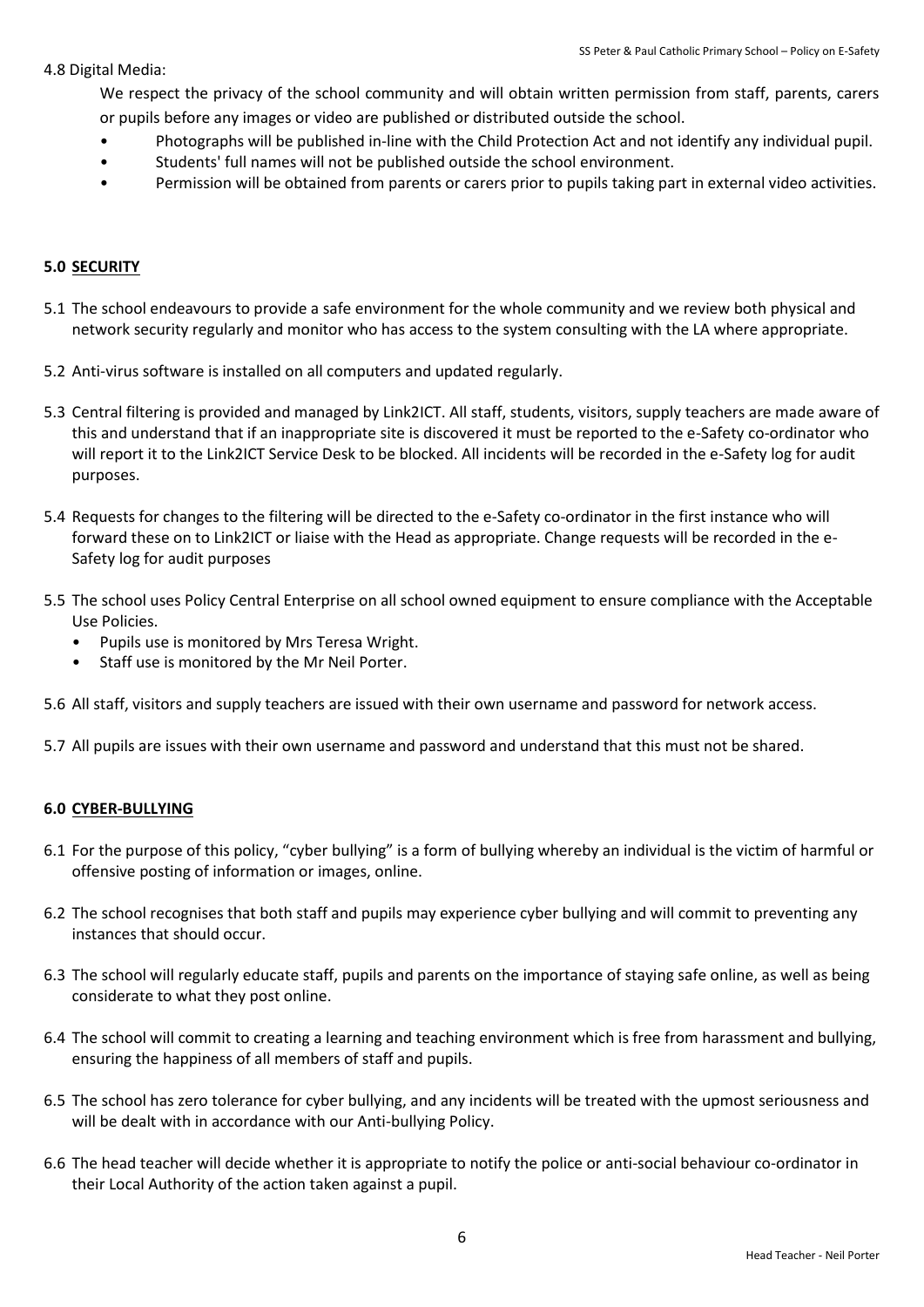#### **7.0 REPORTING MISUSE**

Misuse by pupils:

- Teachers have the power to discipline pupils who engage in misbehaviour with regards to internet use.
- Any instances of misuse should be immediately reported to a member of staff, who will then report this to the head teacher, using a complaints form.
- Any pupil who does not adhere to the rules outlined in our Acceptable Use of the Internet Policy and is found to be wilfully misusing the internet, will have a letter sent to their parents/carers explaining the reason for suspending their internet use.
- Members of staff may decide to issue other forms of disciplinary action to a pupil upon the misuse of the internet. This will be discussed with the head teacher and will be issued once the pupil is on the school premises.
- Complaints of a child protection/safeguarding nature shall be dealt with in accordance with our 'Safeguarding Policy'.

Misuse by staff:

- Any misuse of the internet by a member of staff should be immediately reported to the head teacher, using a complaints form.
- The head teacher will deal with such incidents in accordance with the Allegations Against Staff section of our 'Safeguarding Policy', and may decide to take disciplinary action against the member of staff.
- The head teacher will decide whether it is appropriate to notify the police or anti-social behaviour co-ordinator in their Local Authority of the action taken against a member of staff.

Policy Written & Agreed: Ratified by Full Governing Body: To be reviewed:

| September 2020 |
|----------------|
| September 2021 |